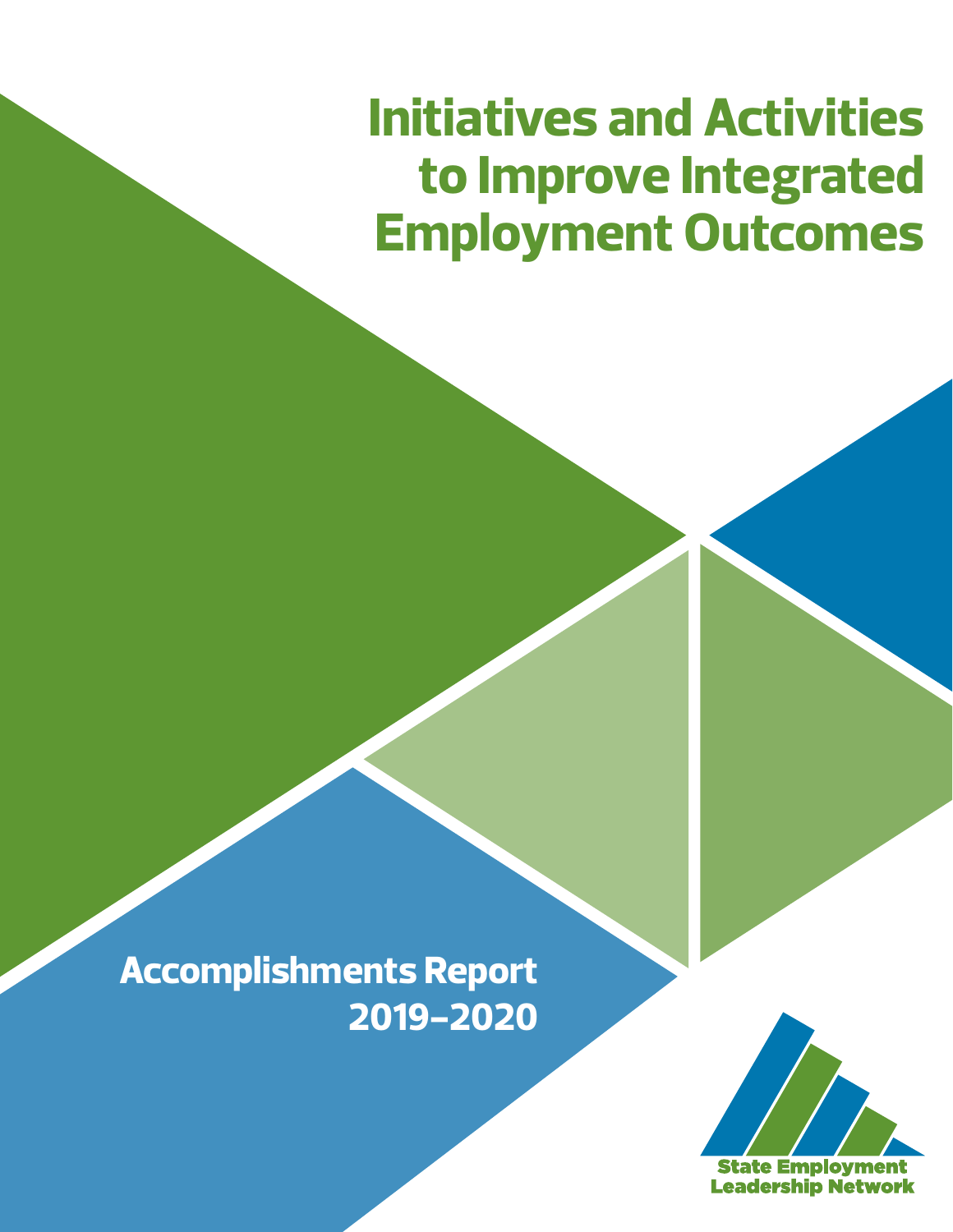# **Accomplishments Report 2019-2020**

## **Contents**



The SELN is a place for states to connect, collaborate, and create cross-community support regarding pressing employment-related issues at state and federal levels for individuals with developmental disabilities.

The SELN was launched in 2006 as a joint program of the National Association of State Directors of Developmental Disabilities Services and the Institute for Community Inclusion at the University of Massachusetts Boston.





# [www.selnhub.org](http://www.selnhub.org)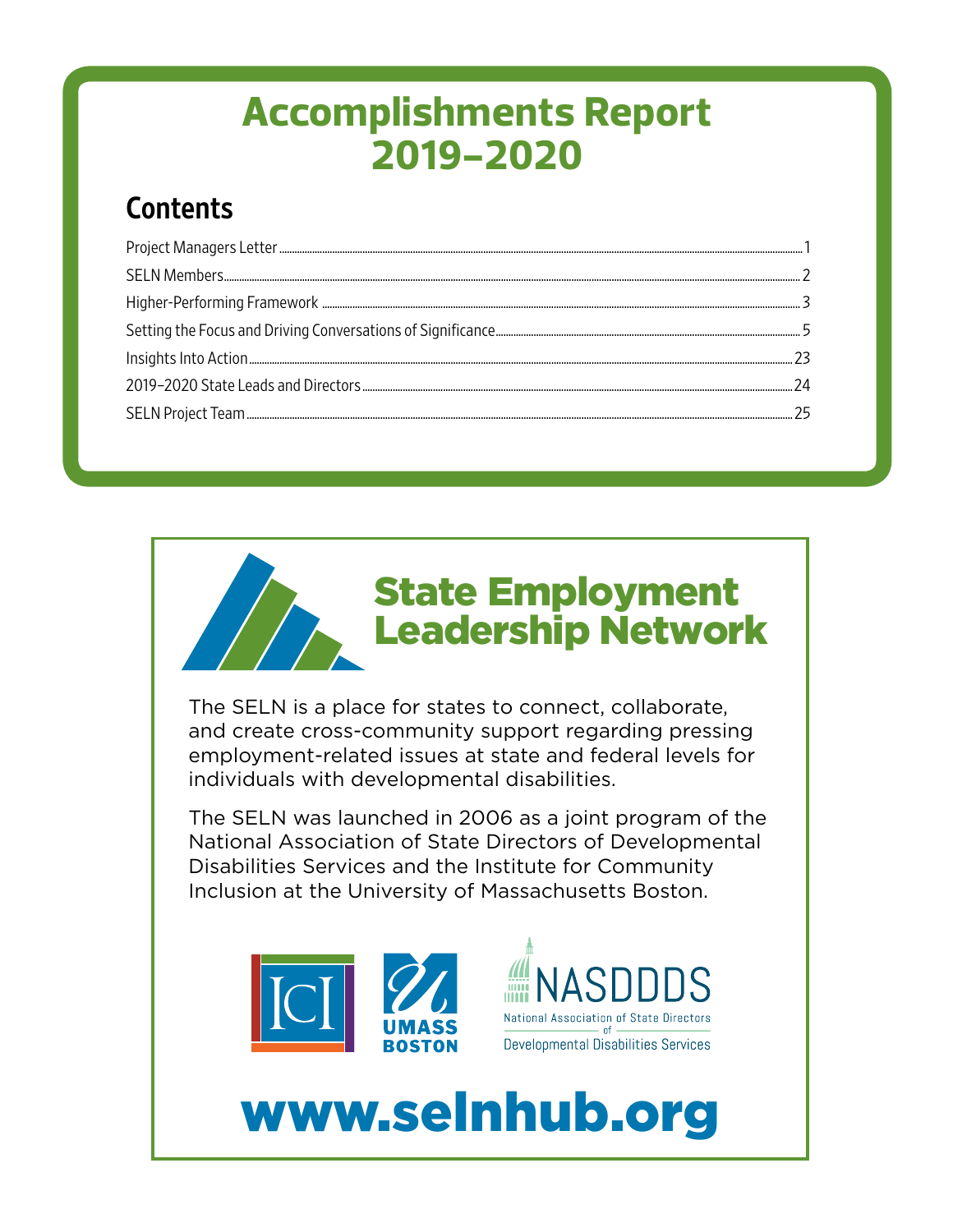# **MESSAGE FROM THE PROJECT DIRECT**



## Staying Focused

*Our work has been and always will be about supporting all individuals, especially those with intellectual and developmental disabilities, to have the opportunity and experience of working, earning a living, and being fully included citizens of their communities.*

*Events over the past year have presented unfamiliar challenges to everyone, personally and professionally. However, the need to continue strategically addressing employment systems change is more important than ever. The COVID-19 pandemic has also initiated unprecedented creativity in reshaping supports and experiences, suggesting new pathways to personal outcomes and a stronger system of employment and related supports.*

*As we learn to manage within the confines of the pandemic, the fluctuations of the economy, and the realignment of business demand, we must keep the focus on ensuring that individuals with disabilities have the same opportunities as those without disabilities. States are in the best position to create real, lasting, and quantifiable change through solutions tailored to the economic and employment realities within their communities, especially for Americans with disabilities.*

## *"By supporting the aspirations of all Americans who want to work, we will strengthen our workplaces, economy and communities."*

*— Presidential Proclamation on National Disability Employment Awareness Month 2019, issued September 30, 2019.*

*We commend our state partners and those working tirelessly to stay focused and support individuals!*

*Sincerely, Rie and Suzzanne*

Rickmady Fight

Suzzanne Freeze, ICI Rie Kennedy-LIzotte, NASDDDS

## MISSION

In coalition with state IDD agencies, the SELN seeks to transform employment policy, strategy, and expectations to increase the number of individuals with IDD engaged in their communities and working in competitive integrated jobs in the general workforce.

## VISION

SELN will be a catalyst for systems change to ensure opportunities and access to competitive integrated employment and community engagement for all individuals with IDD.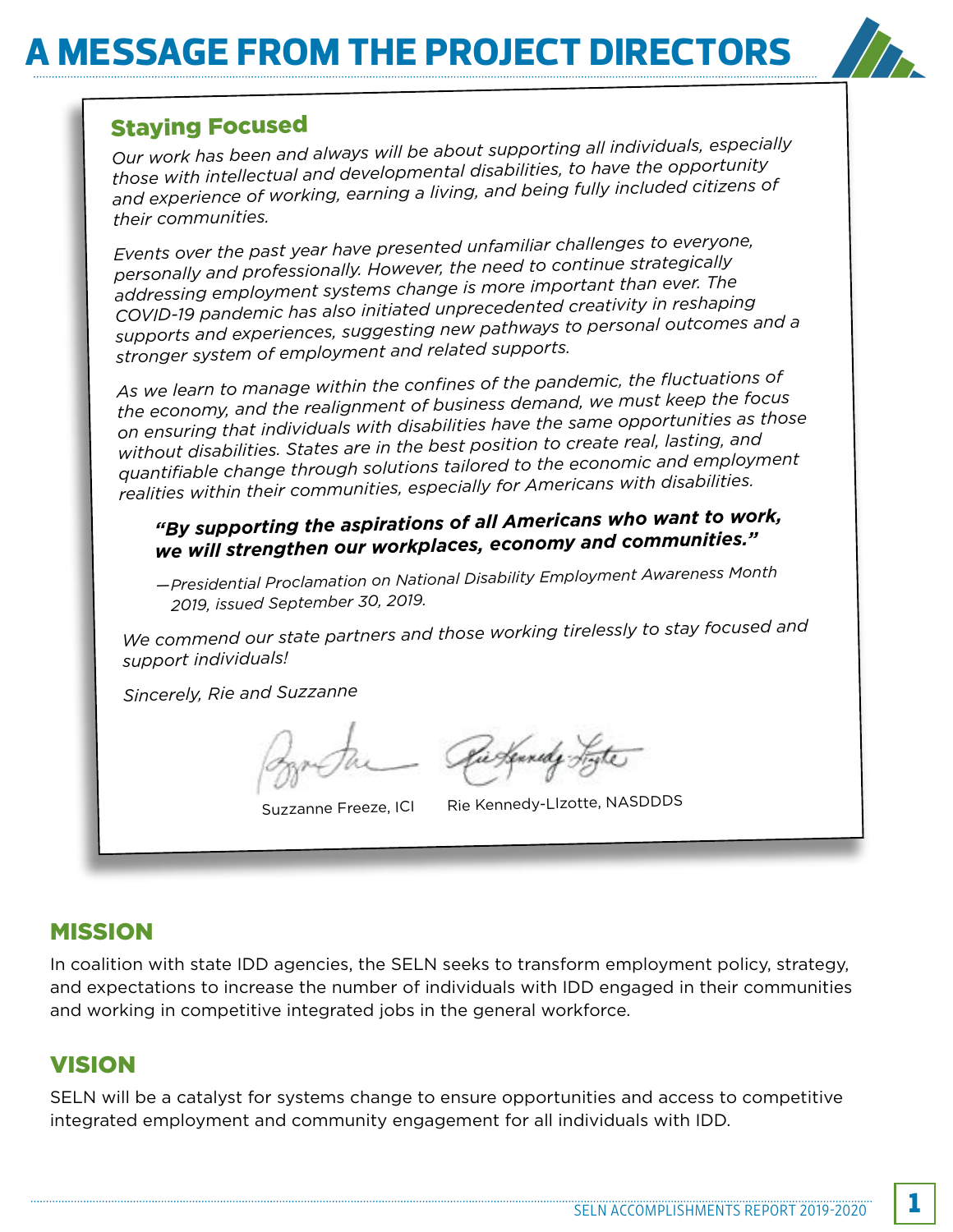

## 26 Member States

*(as of 6/30/2020)*



**It is the dynamic interplay of all the elements that leads to long-term systems change.**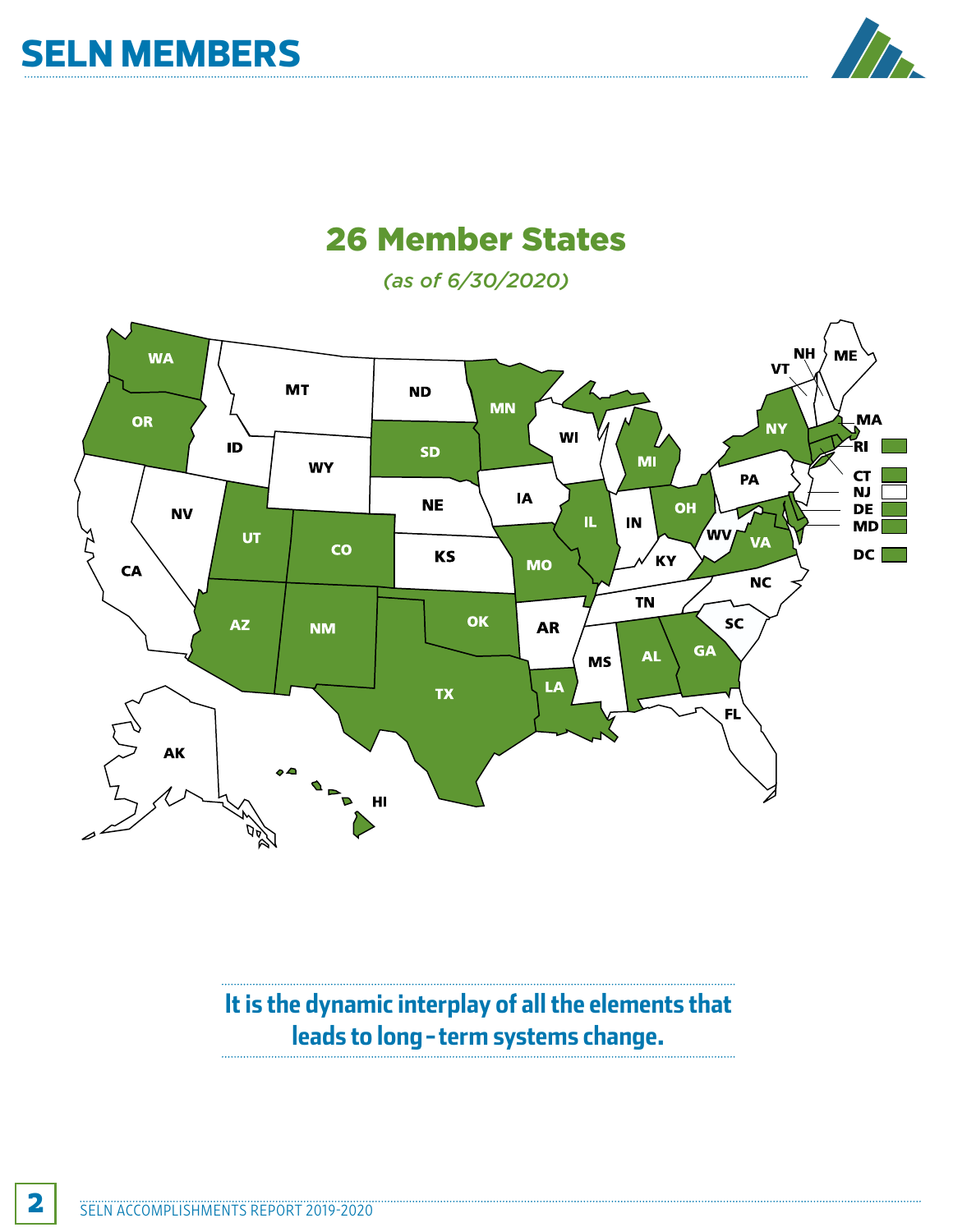# **HIGHER-PERFORMING FRAMEWORK**



The Higher-Performing Framework, developed through extensive experience and research conducted within states, is used to guide the SELN's strategy for system improvements. The elements represent practices and outcomes to develop and sustain high-performing integrated employment systems. This graphic demonstrates the factors that, when working together, can lead to better integrated employment outcomes. It is the dynamic interplay of all the elements that leads to long-term systems change.



## **ELEMENTS OF HIGHER-PERFORMING EMPLOYMENT SYSTEM**

## Leadership.

Clear and unambiguous commitment to employment in individual community jobs, from top leadership through all levels in the system. Local and state-level administrators are identifiable as champions for employment.

## Strategic Goals and Operating Policies.

Employment is identified as the preferred outcome in state IDD policy, and is supported by program goals and operating practices that are clearly designed to achieve that objective.

## Financing and Contracting Methods.

The outcome of employment in integrated community jobs is emphasized and supported through the state's resource allocation formulas, reimbursement methods, and rate-setting practices.

## Training and Technical Assistance.

Investment in the development and maintenance of a strong, competent workforce. Skill-building emphasizes an expectation for employment across job coaches and developers, supervisors, key employment staff, case managers, job seekers including young adults who are still in school, and families.

## Interagency Collaboration and Partnership.

Building relationships with advocates, families, businesses, civic groups, and key state and local agency partners (vocational rehabilitation, education, mental health, state Medicaid agency), with the goal of removing barriers to employment supports.

## Services and Service Innovation.

Service definitions and support strategies are structured and aligned to facilitate the delivery of employment supports to all individuals with IDD regardless of the intensity of their needs. Non-work supports encourage individuals to become involved in typical adult life activities, building employment skills, such as community service and volunteering opportunities.

## Performance Measurement and Data Management.

Comprehensive data systems are used to measure progress, benchmark performance, and document outcomes. Information is gathered on key indicators across employment and other related systems and is used to evaluate and track results, inform policy, and improve provider contracts and service agreements. Data are shared with other state agencies to report results and improve quality.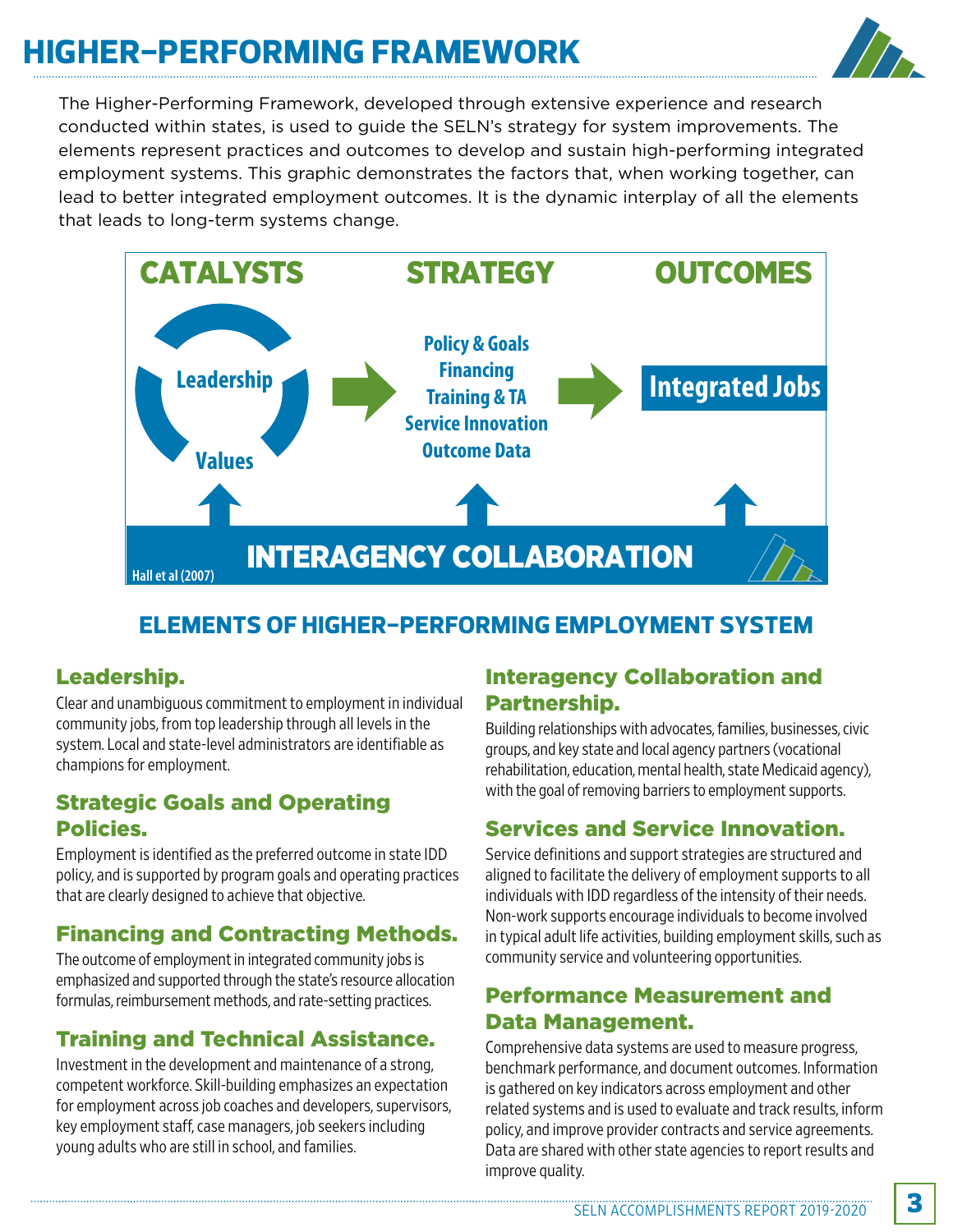## **NG THE FOCUS AND DRIVING CONVERSATIONS OF SIGNIFICANCE**



A key benefit of SELN membership is the opportunity for state IDD systems to explore issues beyond their state boundaries, to network, and to exchange informational resources. The SELN provides a platform, as the engine of change, to cultivate cross-systems changes. The aim of the SELN is to work with states to more effectively improve system structures and increase opportunities for individuals with IDD to enter competitive integrate employment regardless of support needs. The SELN serves as a trusted advisor, sharing advice and guidance on key strategic decisions to improve employment outcomes and increase community-based options for individuals during their non-work time.

A critical aspect of providing technical assistance to SELN member states includes hosting conversations of significance. Our technical assistance focuses on sharing the knowledge and resources most needed to improve community-based integrated employment. During the 2019– 2020 membership year, our member states experienced the same unexpected changes as our country at large. Our SELN work pivoted to support member states on how to keep momentum going toward employment outcomes.

## Core events and ongoing activities



- Annual business meeting with state leads to set upcoming membership year agenda
- Annual in-person meeting with member states to network and explore systems change
- Monthly network meetings to share relevant and timely discussions and resources
- **SELN Hub online community to access active dialogue and posted materials**
- $\blacktriangleright$  Routine development of written and online products
- $\blacktriangleright$  Recurring calls with member state teams on strategic priorities (typically monthly)

**The SELN serves as a trusted advisor, sharing advice and guidance on key strategic decisions to improve employment outcomes and increase community-based options for individuals during their non-work time.**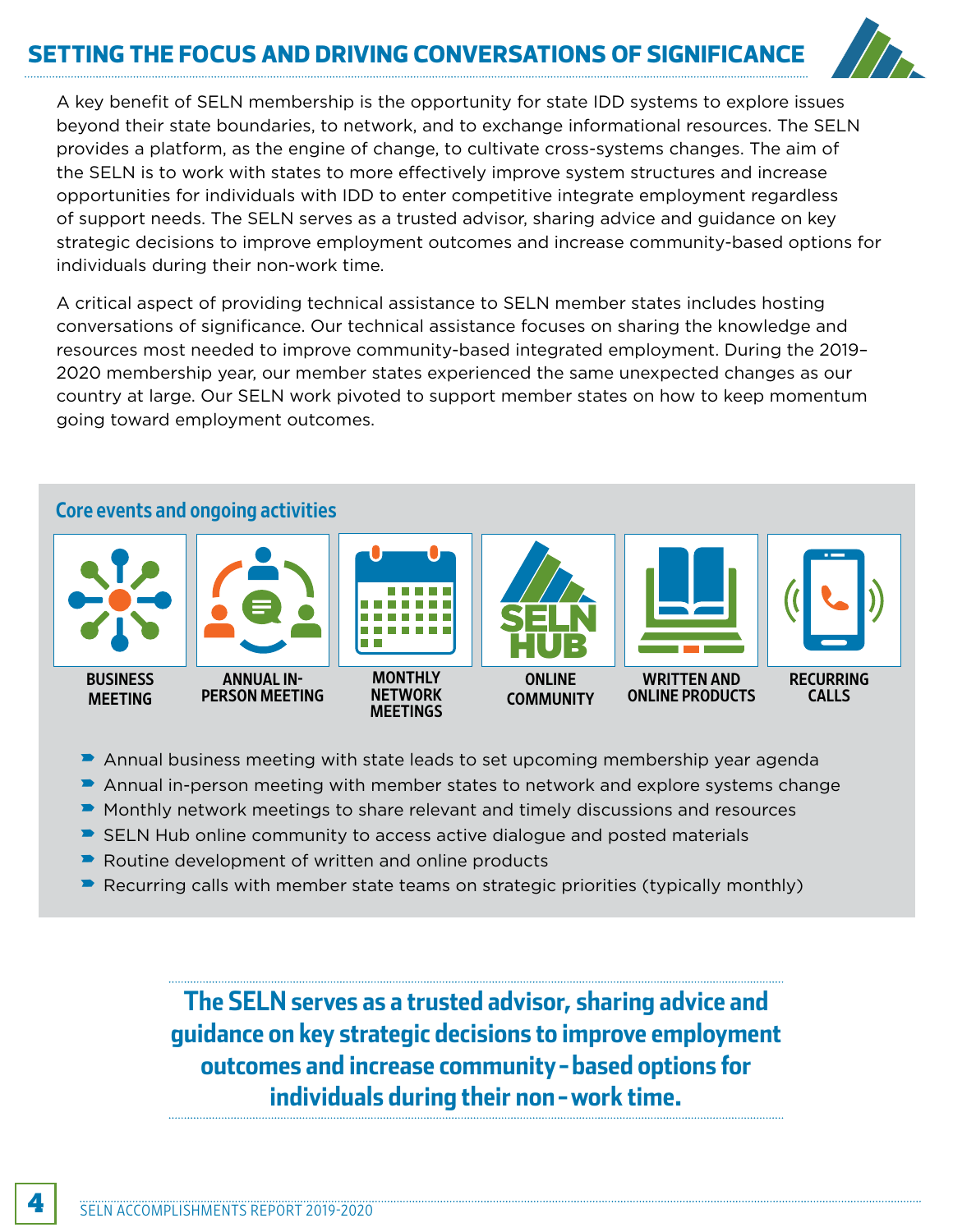

## 2019–2020 activities

## Annual Meeting 2019: Performing While Transforming

#### *Featuring:*

- Neil Romano, Chairman, National Council on Disability (NCD)
- Ralph Lollar, Director, Division of Long-Term Services and Supports, Disabled and Elderly Health Program Group, Centers for Medicare and Medicaid Services
- **Mark Shultz, Commissioner, Rehabilitation Services Administration, US Dept of Education**
- **Barb Kleist, University of Minnesota**
- **Michael Gamel-McCormick, Disability Policy Director, U.S. Senate Special Committee on Aging**

## September Network Meeting

#### **Career Pathways Drives Inclusive Apprenticeship and Partnership Systems**

- Kirk Lew, Supervisory Policy Advisor, Youth Team, U.S. Department of Labor— Office of Disability Employment Policy
- Carolyn Jones, Senior Policy Advisor, Youth Team, U.S. Department of Labor-Office of Disability Employment Policy

## November Network Meeting

#### **Using Staff Stability Data to Drive Improvement in Employment Supports**

**• Mary Lou Bourne, Chief Quality and Innovation Officer, NASDDDS** 

## January Network Meeting

#### **Expanding Integrated Community-Based Employment**

- Ralph Lollar, DLTSS Division Director, CMS
- Rie Kennedy-Lizotte, NASDDDS
- **D** Jeanine Zlockie, NASDDDS

## February Network Meeting

#### **Volunteering and Unpaid Work for People with Disabilities**

David Hoff, Program Director, ICI

## March Network Meeting

#### **State IDD Systems' Flexibilities for Day and Employment Services During Response to COVID-19 Pandemic**

• NASDDDS and ICI staff

## April Network Meeting

#### **Considerations for State IDD Systems Toward Stabilization and Restoration of Day and Employment Services**

- Duane Shumate, Director of Youth Transition/Employment, Missouri Department of Mental Health–Division of Developmental Disabilities
- **Stacy Collins, Community Life Engagement Manager,** Ohio Department of Developmental Disabilities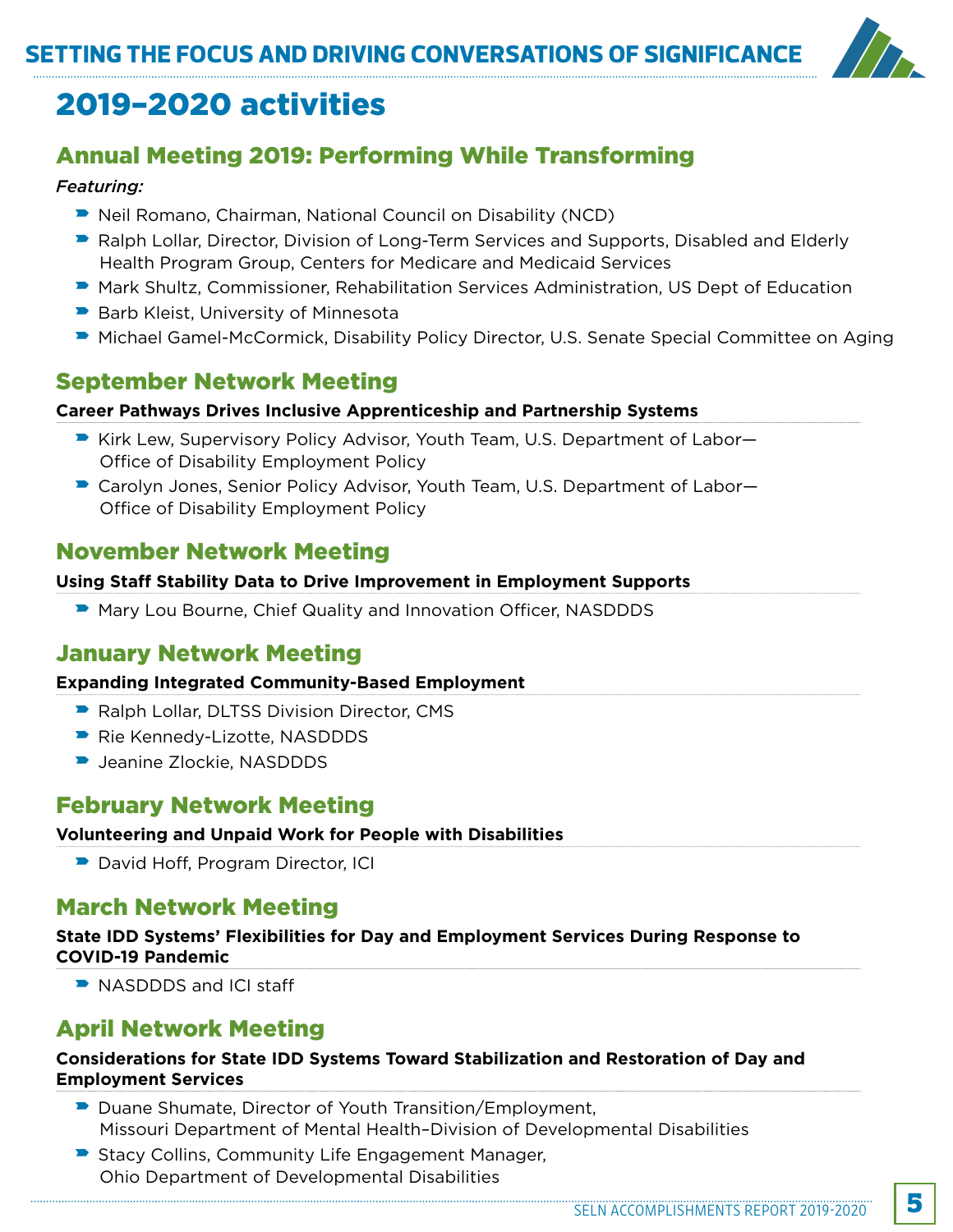## **NG THE FOCUS AND DRIVING CONVERSATIONS OF SIGNIFICANCE**



### May Network Meeting

#### **Progress Toward Reopening our Service Systems**

- **Regina Chace, Oklahoma Department of Human Services, Developmental Disabilities Services**
- Amber Burke and Ken Cabral, Connecticut Department of Developmental Services

## June Network Meeting

#### **Employment and Day Supports During States' Reopening Phases**

- Duane Shumate, Director of Youth Transition/Employment, Missouri Department of Mental Health—Division of Developmental Disabilities
- **Tracey Cunningham-Martins, Rhode Island Behavioral Healthcare, Developmental Disabilities,** and Hospitals (BHDDH)

## SELN Hub COVID-19 page with resources organized by strategic need:

- $\blacktriangleright$  Information for employment and day service providers
- State COVID-19 recovery plans (in particular the day program and vocational/employment options)
- $\blacktriangleright$  General information on related issues for all providers
- $\blacktriangleright$  Funding and service billing information for all providers
- $\blacktriangleright$  Business information for all providers
- Helping self-advocates understand COVID-19 and returning to the community
- $\blacksquare$  Information for individuals and families
- $\blacksquare$  Information for case managers
- $\blacktriangleright$  National and state resources

## Building Connections

SELN state contacts are routinely encouraged to reach out to network colleagues with questions seeking important lessons learned and the devising of new strategic initiatives. As we manage and lead through the pandemic, conversations highlighted the tensions around:

- $\blacktriangleright$  Balanced opportunities for individual choice in where to and what to do versus solely protection from harm and reduction of risk
- $\blacktriangleright$  To what degree residential service provider organizations have latitude to dictate when and where people can go for day activities and employment
- Choice-making in the current environment and supporting people to make informed decisions
- $\blacktriangleright$  The role of group supported jobs in achieving employment goals

## Data-Driven Decision-Making

The SELN was founded on the belief that all state IDD systems must have a robust service and outcome data system, capable of collecting, analyzing, and reporting on individual and systemslevel data. The system should include a strategy for sharing the resulting information with a wide range of partners through an ever-active quality management loop.

The process of collecting and using data is important to systems change because:

- Data shows progress in achievements and areas of need for future work.
- $\blacktriangleright$  Data tells the story that motivates strengthening community-based employment.
- $\blacktriangleright$  When used effectively, data can lead to strengthening policies and budgets.

Maintaining a focus on performance metrics over time is challenging. Therefore, the SELN team dedicates significant resources to guide and coach states in developing service and outcome data systems.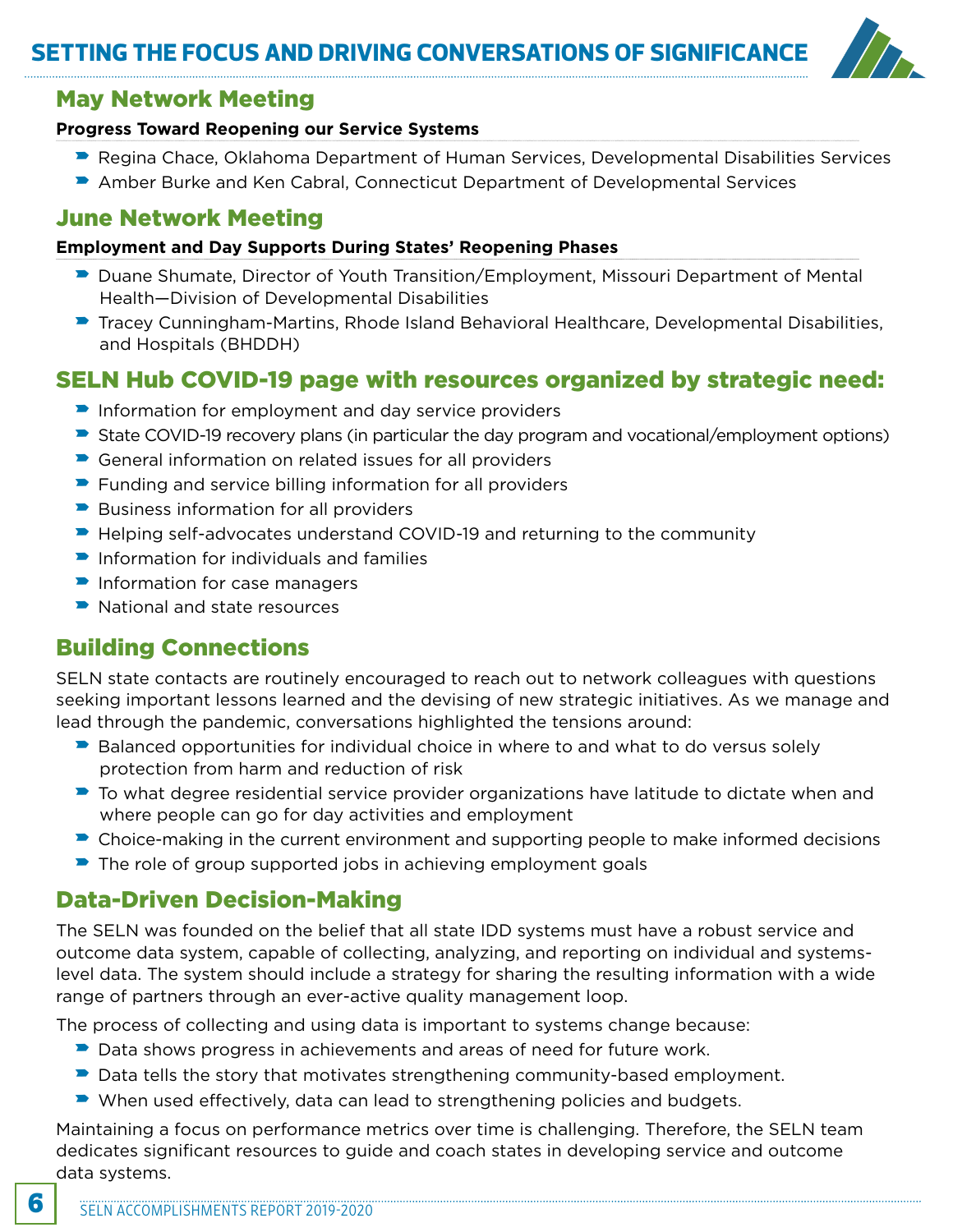

## Chart 1: Number in Employment and Day Services

This chart illustrates how three categories of supports have changed over time: non-work services, facility-based work, and integrated employment. Our member states focus on those services as indicators of the shifts taking place in our field. We study the influences of changes in policy, training, organizational change, leadership, strategic goal setting, funding methodologies, and collaborative partnerships. Our research is possible only with individual and system-level data from state systems across the services reflected in this chart.



Source: ICI National Survey of State IDD Agency Day and Employment Services 2019

As states revise service types and craft new definitions to create distinct pathways to inclusion and integration goals, our data analysis must keep pace with the changes. State data submissions in the past five years reflect clearer distinctions between what does and does not count as employment. The more detailed definitions of individual integrated employment are leading to services and outcomes previously counted as integrated employment now being reclassified to other service types. This in turn drives future discussions about related services, including other day supports and residential options. By teasing out this level of detail in both services and outcomes, decisions can be made on changes to critical allowable and billable activities.

> **"Quantitative data is so incredibly important. If we just focus on human services/caring for people/providing the best services, also incredibly important, if we runway with those things, I don't think we are doing justice."**

> > **—Staci Jones**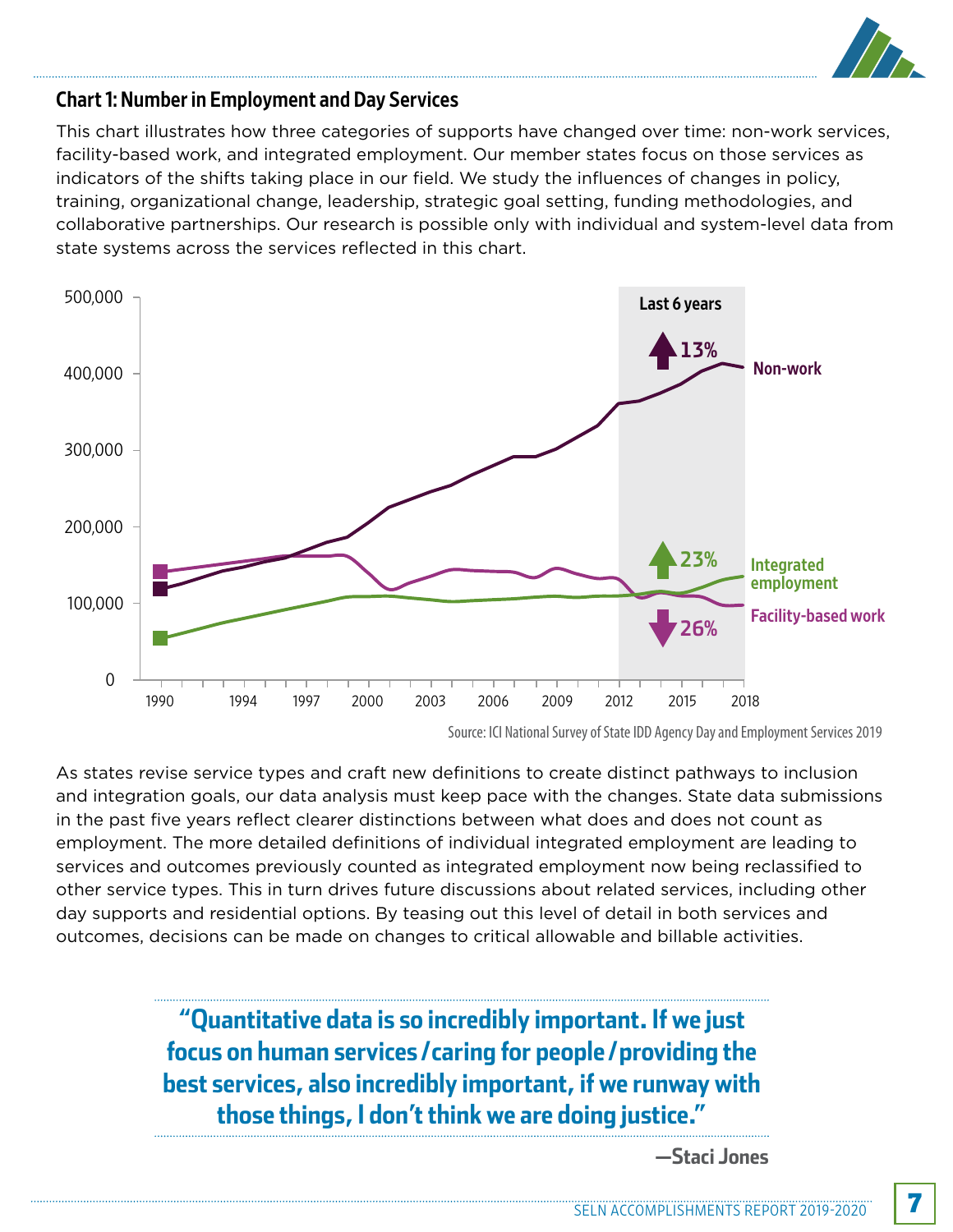

## Chart 2: Employment During COVID-19. People who continued working after March 1.

#### Data Users Group (DUG) meeting – May 2020

SELN member states often discuss the critical nature of performance management and why data should drive decision-making. Performance management and measurement is a key element in the Higher-Performing Framework, and a pillar in strategic initiatives. The May DUG meeting provided an opportunity to talk about survey data across seven states analyzed to understand employment trends during the pandemic. People remained working and continued to pursue their employment goals. Provider agencies and state systems rallied to meet business needs and ensure individuals could stay working or return to work safely. The discussion informed states about the status of day and employment services as services gradually reopened.



## Preliminary results

Individual competitive integrated employment (CIE) range for percent still working

 $\triangleright$  32% to 55%

Group supported employment (SE) range for percent still working

 $\blacksquare$  14% to 63%

Individual CIE range for percent voluntarily not working

 $\triangleright$  6% to 22%

Group SE range for percent voluntarily not working

 $29%$  7% to 29%

## Members joined for a discussion of:

- What factors are being considered as your state plans to scale up services?
- $\blacktriangleright$  What key information sources are available?
- What do those sources reveal?
- $\blacktriangleright$  What is needed to inform resource planning and strategy?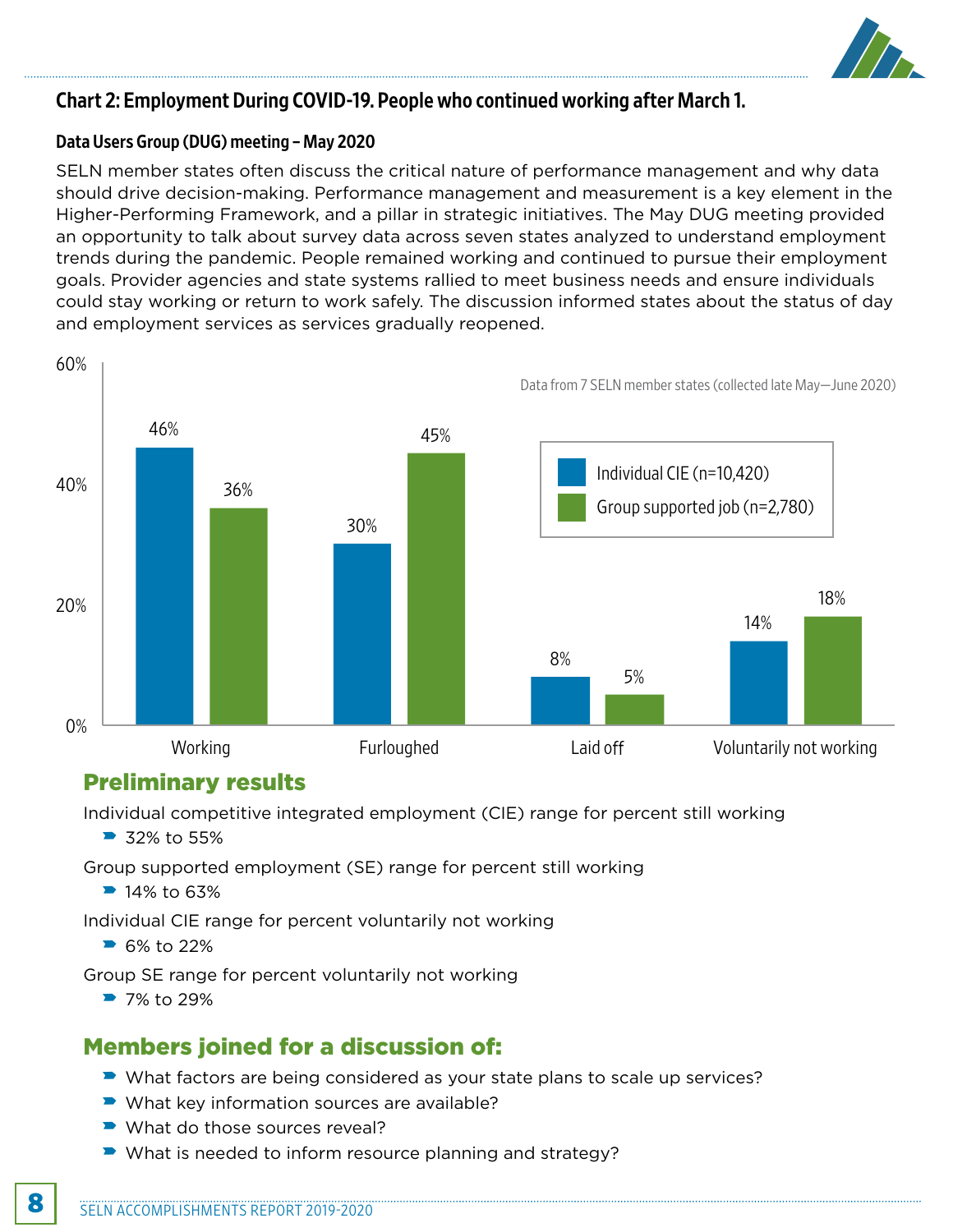# **INSIGHT INTO ACTION**



While the 2019–2020 membership year took a course very different from how we all thought it would play out, the drive and determination of individuals seeking to work and earn competitive wages has not waned. Hearing the stories of struggle and success fuels our work each and every day. Member states turned to the SELN to inform their efforts prior to and after the start of the pandemic. All states are now in the position to determine priority shifts in light of this changing environment.

As a trusted advisor, the SELN provides steady continuous improvement guidance to member states. There will always be factors that put states at risk of falling off course. SELN member states make a commitment to seek out and pursue strategies to increase integrated employment outcomes through all types of headwinds.

We encourage you to read the state profiles available at [www.selnhub.org/accomplishments](http://www.selnhub.org/accomplishments) which tell the story of real-time investments in improving employment outcomes across the country. These state profiles document activities at the forefront of systems change, with infographics highlighting data driving these actions. States are seeking to make swift and lasting systems change, and their work provides powerful lessons to our field in how to support widespread improvement in employment outcomes.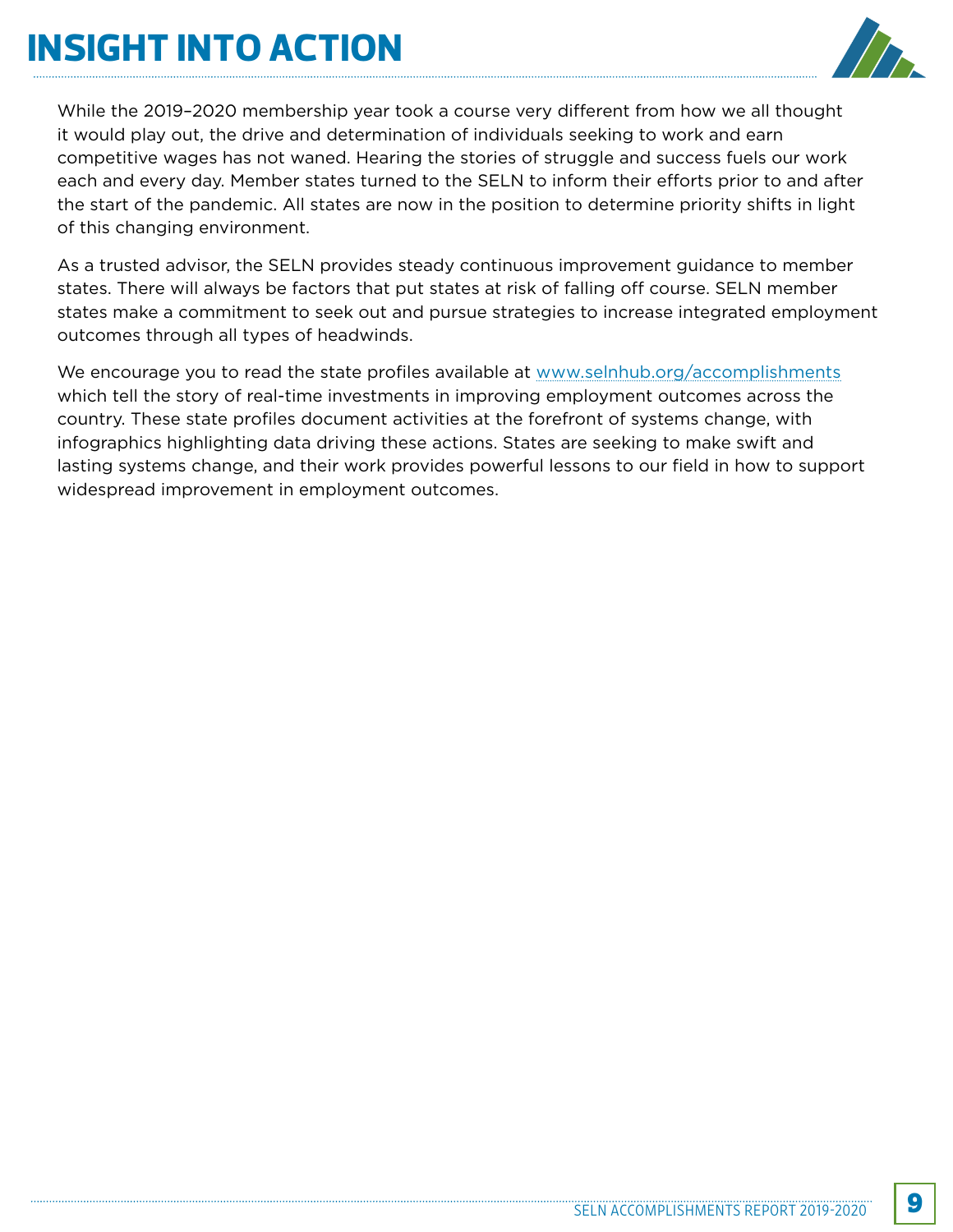## **THANK YOU TO THE 2019–2020 STATE LEADS AND DIRECTORS!**



#### [ALABAMA DEPARTMENT OF MENTAL HEALTH](http://www.mh.alabama.gov/ID/)

Byron White, SELN lead contact Terry Pezent, Associate Commissioner, Division of Developmental Disabilities

#### [ARIZONA DEPARTMENT OF ECONOMIC SECURITY](https://www.azdes.gov/developmental_disabilities)

Margaret Corcoran, SELN lead contact Zane Garcia Ramadan, Assistant Director, Division of Developmental Disabilities

#### [COLORADO DEPARTMENT OF HEALTH CARE POLICY AND](https://www.colorado.gov/hcpf)  [FINANCING](https://www.colorado.gov/hcpf)

Adam Tucker, SELN lead contact Bonnie Silva, Interim Director, Office of Community Living

#### [DELAWARE HEALTH AND SOCIAL SERVICES](http://dhss.delaware.gov/dhss/ddds)

Jen Garcias, SELN lead contact Marie Nonnenmacher, Director, Developmental Disabilities Services

#### [DISTRICT OF COLUMBIA DEPARTMENT ON DISABILITY SERVICES](https://dds.dc.gov/)

Crystal Thomas, SELN lead contact Andrew Reese, Director, Disability Services

#### [GEORGIA DEPARTMENT OF BEHAVIORAL HEALTH AND](http://dbhdd.georgia.gov/developmental-disabilities)  [DEVELOPMENTAL DISABILITIES](http://dbhdd.georgia.gov/developmental-disabilities)

Gloria Jackson, SELN lead contact Ronald Wakefield, Director, Division of Developmental Disabilities

### [HAWAII DEPARTMENT OF HEALTH](http://health.hawaii.gov/ddd/)

Wendie Lino, SELN lead contact Mary Brogan, Chief, Developmental Disabilities Division

#### [MASSACHUSETTS DEPARTMENT OF DEVELOPMENTAL SERVICES](http://www.mass.gov/eohhs/gov/departments/dds)

Margaret Van Gelder, SELN lead contact Jane Ryder, Commissioner

### [MARYLAND DEVELOPMENTAL DISABILITIES ADMINISTRATION](http://mdod.maryland.gov/Pages/Home.aspx)

Staci Jones, SELN lead contact Bernie Simons, Deputy Secretary for Developmental Disabilities

#### [MICHIGAN DEPARTMENT OF COMMUNITY HEALTH](http://www.michigan.gov/mdch/0,4612,7-132-2941---,00.html)

Joe Longcor, SELN lead contact George Mellows, Senior Deputy Director, Behavioral Health and Developmental Disabilities Administration

### [MINNESOTA DEPARTMENT OF HUMAN SERVICES](http://mn.gov/dhs/people-we-serve/people-with-disabilities)

Ryan Merz, SELN lead contact Natasha Merz, Director, Disability Services Division

## [MISSOURI DEPARTMENT OF MENTAL HEALTH](http://dmh.mo.gov/dd)

Duane Shumate, SELN lead contact Valerie Huhn, Director, Division of Developmental Disabilities

## [NEW MEXICO DEPARTMENT OF HEALTH](http://nmhealth.org/about/ddsd)

Casey Stone-Romero, SELN lead contact Jason Cornwell, Interim Director, Developmental Disabilities Supports

#### [NEW YORK OFFICE FOR PEOPLE WITH DEVELOPMENTAL](http://www.opwdd.ny.gov/)  **[DISABILITIES](http://www.opwdd.ny.gov/)**

Lynne Thibdeau, SELN lead contact Theodore Kastner, Commissioner, New York Office for People with Developmental Disabilities

#### [OHIO DEPARTMENT OF DEVELOPMENTAL DISABILITIES](http://dodd.ohio.gov/Pages/default.aspx)

Stacy Collins, SELN lead contact Jeff Davis, Director, Department of Developmental Disabilities

#### [OKLAHOMA DEPARTMENT OF HUMAN SERVICES](http://www.okdhs.org/services/dd/Pages/default.aspx)

Regina Chace, SELN lead contact Beth Scrutchins, Interim Director, Developmental Disabilities Services

#### [OREGON DEPARTMENT OF HUMAN SERVICES](http://www.oregon.gov/dhs/DD/Pages/index.aspx)

Acacia McGuire Anderson, SELN lead contact Lilia Teninty, Director, Developmental Disability Services

#### [RHODE ISLAND DEVELOPMENTAL DISABILITIES AND HOSPITALS](http://www.bhddh.ri.gov/)

Tracey Cunningham, SELN lead contact Kerri Zanchi, Director, Division of Developmental Disabilities

#### [SOUTH DAKOTA DEPARTMENT OF HUMAN SERVICES](http://dhs.sd.gov/developmentaldisabilities/default.aspx)

Barb Hemmelman, SELN lead contact Joey Younie, Director, Division of Developmental Disabilities, Department of Human Services

#### [TEXAS HEALTH AND HUMAN SERVICES](http://www.dads.state.tx.us/)

Donnie Wilson, SELN lead contact Sonja Gaines, Associate Commissioner, IDD and Behavioral Health Services

#### [UTAH DEPARTMENT OF HUMAN SERVICES](https://dspd.utah.gov/)

Bryn Peterson, SELN lead contact Angella Pinna, Director, Division of Services for People with Disabilities

#### [VIRGINIA DEPARTMENT OF BEHAVIORAL HEALTH AND](http://www.dbhds.virginia.gov/)  [DEVELOPMENTAL SERVICES](http://www.dbhds.virginia.gov/)

Anita Mundy, SELN lead contact Laura Nuss, Deputy Commissioner, Division of Developmental Services

## [WASHINGTON SOCIAL AND HEALTH SERVICES](https://www.dshs.wa.gov/dda)

Branda Matson, SELN lead contact

 For current contacts, visit [www.selnhub.org/state-contacts](http://www.selnhub.org/state-contacts)